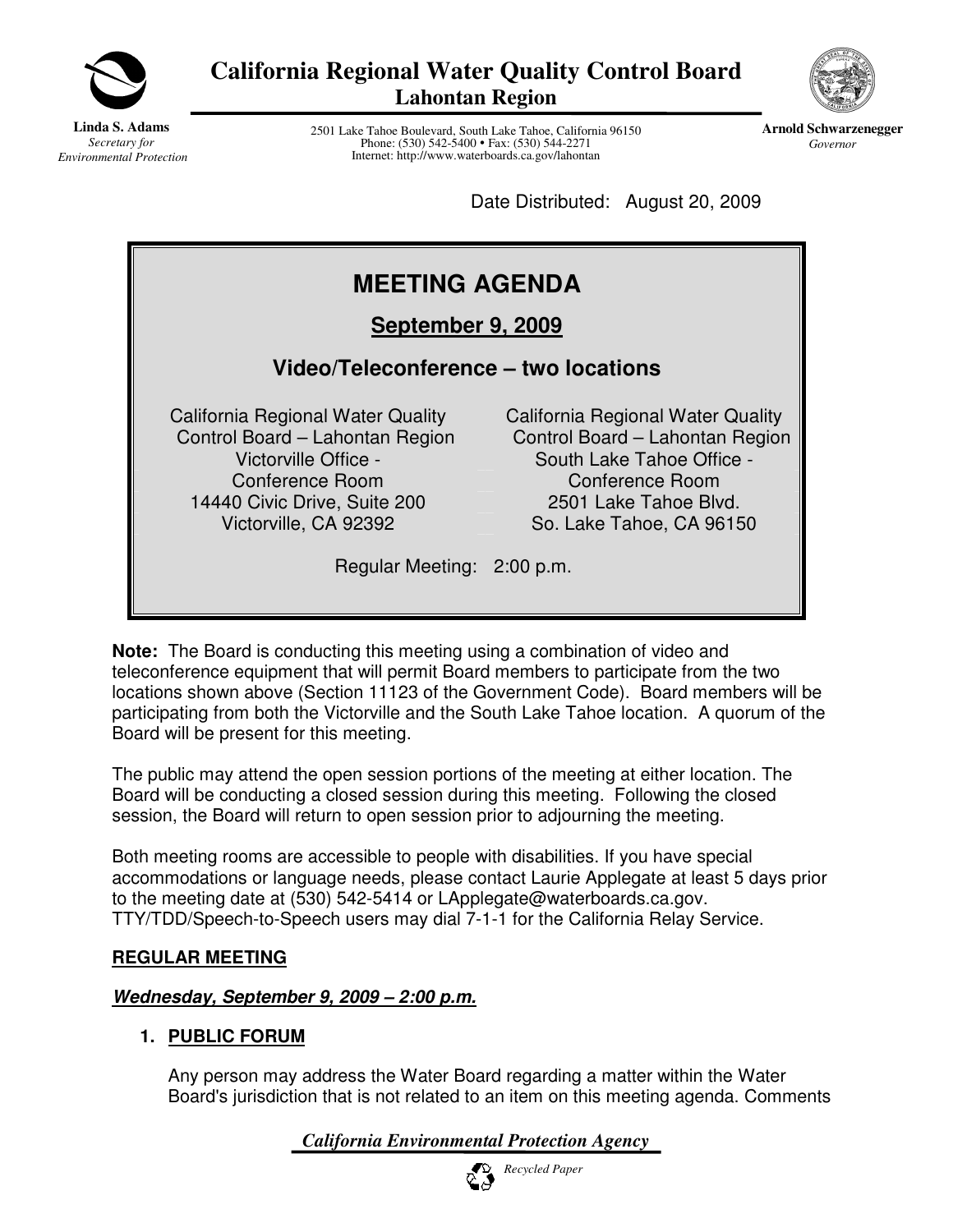will generally be limited to five minutes, unless otherwise directed by the Chair. Any person wishing to make a longer presentation should contact the Executive Officer at least ten days prior to the meeting. Comments regarding matters that are under development for future meetings will be restricted. (See http://www.waterboards.ca.gov/lahontan/board\_info/agenda/upcoming.shtml#top )

## **2. MINUTES**

[Minutes of the Regular Meeting of July 8-9, 2009, in South Lake Tahoe, CA](http://www.waterboards.ca.gov/lahontan/board_info/agenda/2009/sep/item2.pdf) (Laurie Applegate)

## **OTHER BUSINESS**

- **3. [Executive Officer's Report](http://www.waterboards.ca.gov/lahontan/board_info/agenda/2009/sep/item3.pdf)** (The Water Board will not be asked to take any formal action; however, it may provide direction to staff.) (Harold Singer)
	- **--- Discussion of Standing Items**
	- **Notification of Spills (Pursuant to Section 13271, California Water Code and Section 25180.7, California Health and Safety Code)**
	- **--- Notification of Closure of Underground Storage Tank Cases (Pursuant to Article 11, Division 3, Chapter 16, Title 23, California Code of Regulations)**

### **4. CLOSED SESSION \***

- a. **Discussion of Significant Exposure to Litigation. Authority: Government Code Section 11126(e)(2)(B)(I).**
- b. **Discussion to Decide Whether to Initiate Litigation. Authority: Government Code Section 11126(e)(2)(c)(I).**
- c. **Discussion of Litigation filed by the State of California and the Regional Water Quality Control Board, Lahontan Region, v. Glen R. Hammond and Limited Partners, Kern County Superior Court Case No. 235695. Authority: Government Code Section 11126(e).**
- d. **Discussion of Litigation: Regional Water Quality Control Board, Lahontan Region v. Mary Ann Ferguson, et al., Placer County Superior Court Case No. T CV 1002. Authority: Government Code Section 11126(e).**
- e. **Discussion of Litigation: People of the State of California ex rel. California Regional Water Quality Control Board, Lahontan Region v. Thomas E. Erickson et al., El Dorado Superior Court Case No. SC20010089. Authority: Government Code Section 11126(e).**

<sup>\*</sup> At any time during the regular session, the Board may adjourn to a closed session to consider litigation, personnel matters, or to deliberate on a decision to be reached based upon the evidence introduced in the hearing. Discussion of litigation is within the attorney-client privilege and may be held in closed session. Authority: Government Code Section 11126(a), (c)(3) and (e).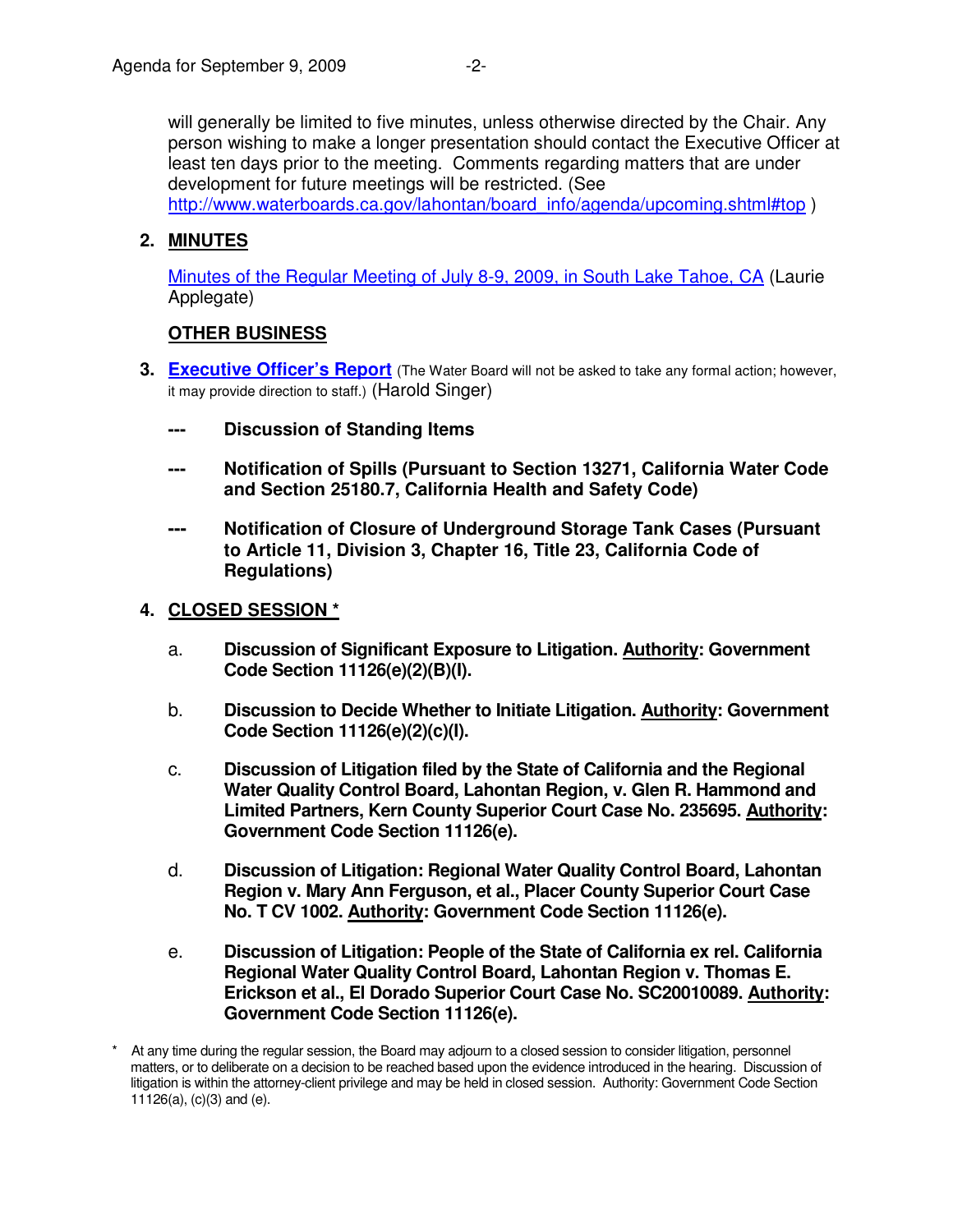- f. **Discussion of Litigation: Atlantic Richfield Company v. State of California, State Water Resources Control Board, California Regional Water Quality Control Board, Lahontan Region, et al., Los Angeles County Superior Court Case No. BC380474. Authority: Government Code Section 11126(e).**
- g. **Discussion of Litigation: Osborne v. State of California Lahonton, Victor Valley Wastewater Reclamation Authority and Does 1 to 100, San Bernardino County Superior Court Case No. 805631. Authority: Government Code section 11126(e).**
- h. **Discussion of Litigation (Petition for Review of Lahontan Water Board Action Filed with the State Water Resources Control Board): Sierra Forest Legacy et al. v. Lahontan Regional Water Quality Control Board (SWRCB/OCC File No. A-2025). Authority: Government Code section 11126(e).**
- i. **Discussion of Litigation: Sierra Forest Legacy et al. v. California Regional Water Quality Control Board, Lahontan Region, et al., El Dorado County Superior Court Case No. SC20090123. Authority: Government Code section 11126(e).**
- j. **Discussion of Personnel Matters. Authority: Government Code Section 11126(a).**

## **ADJOURNMENT**

Any person aggrieved by an action of the California Regional Water Quality Control Board, Lahontan Region that is subject to review as set forth in Water Code section 13320(a), may petition the State Water Resources Control Board (State Water Board) to review the action. Any petition must be made in accordance with Water Code section 13320 and California Code of Regulations, title 23, sections 2050 and following. The State Water Board must receive the petition by 5:00 p.m., 30 days after the date the action was taken, except that if the thirtieth day following the date the action was taken falls on a Saturday, Sunday or state holiday, the petition must be received by the State Water Board by 5:00 p.m. on the next business day. Copies of the law and regulation applicable to filing petitions may be found on the Internet at: http://www.waterboards.ca.gov/public\_notices/petitions/water\_quality or will be provided upon request.

**Note:** A listing of pending applications for Water Quality Certification pursuant to Section 401 of the Clean Water Act may be obtained by calling:

For the Northern Lahontan Basin, Tobi Tyler in South Lake Tahoe at (530) 542-5435, ttyler@waterboards.ca.gov

For the Southern Lahontan Basin, Cindi Mitton in Victorville at (760) 241-7413, cmitton@waterboards.ca.gov

The Regional Water Quality Control Board, Lahontan Region, has a home page that can be accessed on the Internet, at: http://www.waterboards.ca.gov/lahontan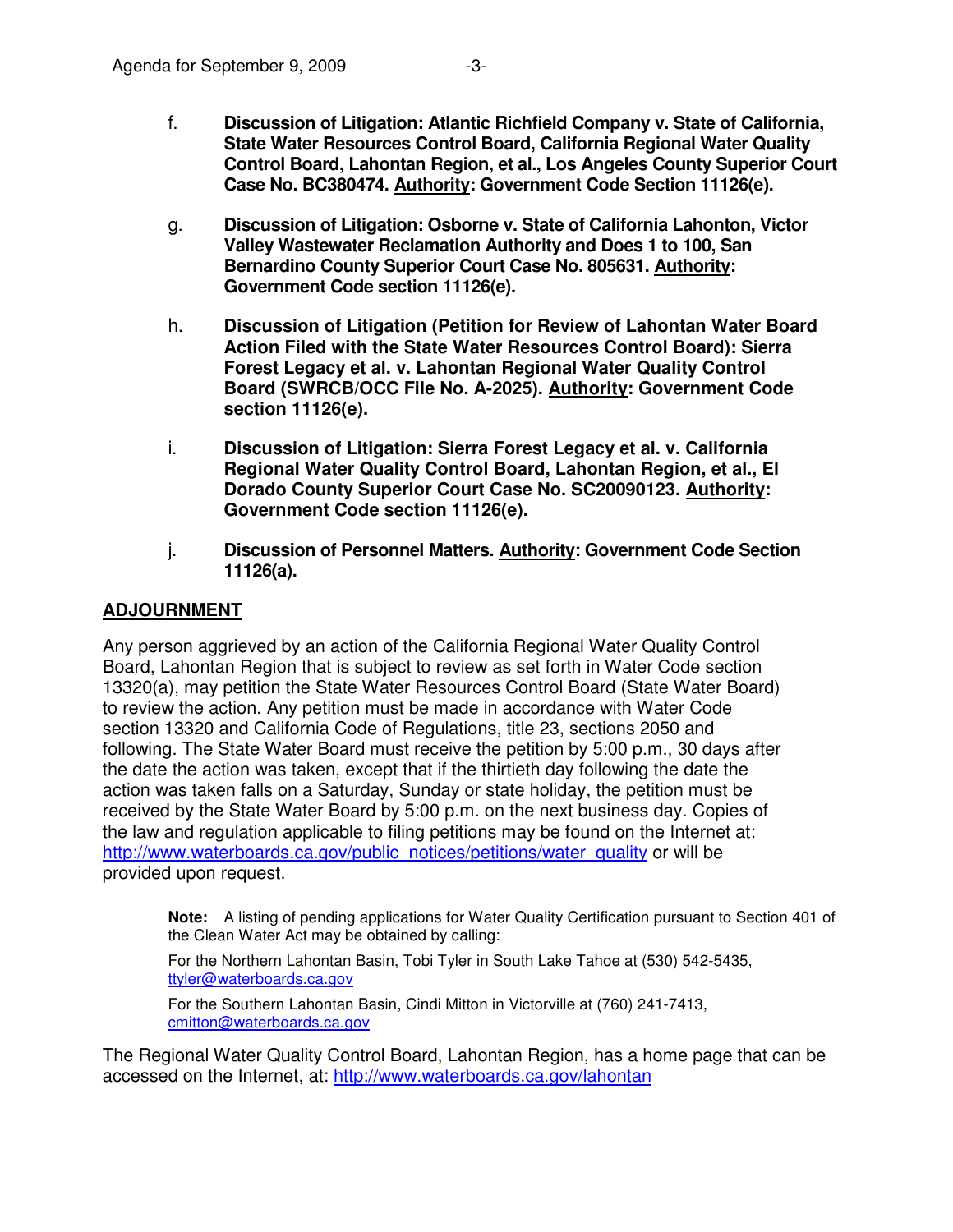## **CALIFORNIA WATER QUALITY CONTROL BOARD LAHONTAN REGION**

Main Office: 2501 Lake Tahoe Blvd., South Lake Tahoe, CA 96150 (530) 542-5400 Branch Office: 14440 Civic Drive, Suite 200, Victorville, CA 92392 (760) 241-6583

### **LAHONTAN WATER BOARD MEMBERS**

| <b>Name</b> | <b>Location of Residence or Business</b> | <b>Appointment Category</b> |
|-------------|------------------------------------------|-----------------------------|
|             |                                          |                             |

| Jack Clarke, Chair<br>Mike Dispenza, Vice Chair<br>James Charlton<br>R. Keith Dyas<br>Amy Horne, Ph.D.<br>Don Jardine<br>Eric Sandel<br>Vacant<br>Vacant                                                                                                | <b>Apple Valley</b><br>Palmdale<br>Palmdale<br>Rosamond<br>Truckee<br>Markleeville<br>Truckee |                                        | <b>Water Supply</b><br>Municipal Government<br><b>Public</b><br><b>Industrial Water Use</b><br>Rec., Fish and Wildlife<br><b>County Government</b><br><b>Water Quality</b><br>Irrigated Agriculture<br><b>Water Quality</b> |                               |  |  |
|---------------------------------------------------------------------------------------------------------------------------------------------------------------------------------------------------------------------------------------------------------|-----------------------------------------------------------------------------------------------|----------------------------------------|-----------------------------------------------------------------------------------------------------------------------------------------------------------------------------------------------------------------------------|-------------------------------|--|--|
| <b>LAHONTAN WATER BOARD STAFF</b>                                                                                                                                                                                                                       |                                                                                               |                                        |                                                                                                                                                                                                                             |                               |  |  |
| Harold J. Singer<br>Interim Executive<br>Officer                                                                                                                                                                                                        | <b>Robert Dodds</b><br><b>Assistant Executive</b><br>Officer                                  | David Coupe<br>Counsel to the<br>Board | Laurie Applegate<br><b>Executive Assistant</b>                                                                                                                                                                              | Cindy Rofer-Wise<br>Ombudsman |  |  |
| South Lake Tahoe Office:<br>Chuck Curtis, Manager, Cleanup and Enforcement Division<br>Chein Kao, Chief, Leviathan Mine Unit<br>Scott Ferguson, Chief, Enforcement & Special Projects Unit<br>Richard Booth, Chief, Cleanup and Site Investigation Unit |                                                                                               |                                        |                                                                                                                                                                                                                             |                               |  |  |
| Lauri Kemper, Manager, North Lahontan Watersheds Division<br>Alan Miller, Chief, North Basin Regulatory Unit<br>Doug Smith, Chief, TMDL Unit                                                                                                            |                                                                                               |                                        |                                                                                                                                                                                                                             |                               |  |  |

Douglas Cushman, Chief, Non-Point Source Unit Victorville Office: Mike Plaziak, Manager, Southern Lahontan Watershed Division Cindi Mitton, Chief, South Basin Regulatory Unit Patrice Copeland, Chief, Land Disposal Unit

The primary responsibility of the Water Board is to protect the quality of the surface and groundwater within the Region for beneficial uses. The duty is carried out by formulating and adopting water quality plans for specific ground or surface water bodies; by prescribing and enforcing requirements on domestic and industrial waste dischargers, and by requiring cleanup of water contamination and pollution. Specific responsibilities and procedures of the Board are outlined in the Porter-Cologne Water Quality Control Act.

Regular meetings of the Board are normally held on the second Wednesday and Thursday of each month. Meeting locations vary but generally alternate between the north and south basins of the region.

Recordings are made of each Board meeting and these tapes/ CDs are retained in the Board's office for two years. Anyone desiring copies should contact Laurie Applegate at (530) 542-5414, for the current fee schedule for copies.